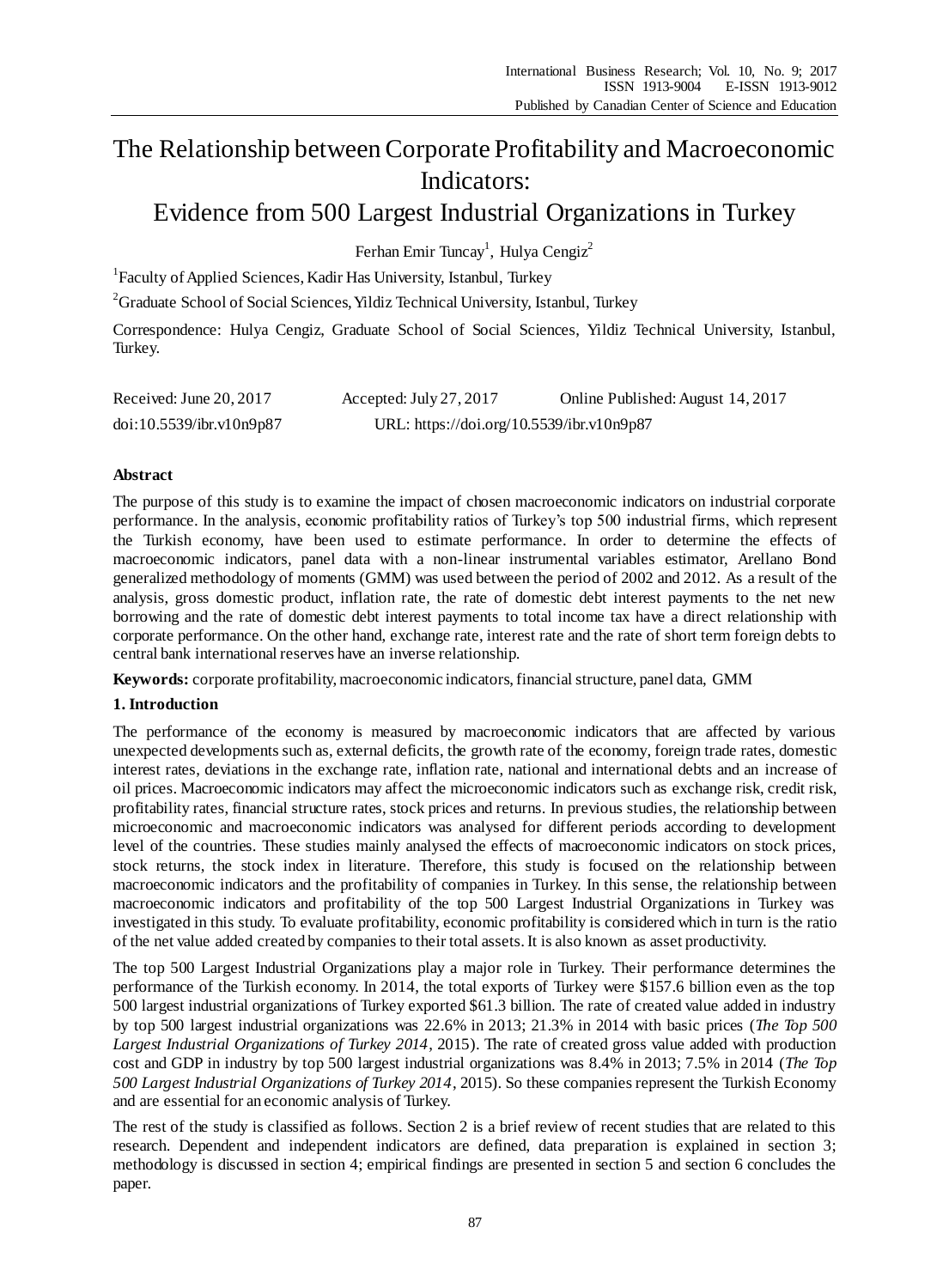#### **2. Literature**

<u>.</u>

In previous empirical studies, the effects of macroeconomic indicators were mainly analysed for stock prices, stock returns, stock index**,** and profitability of companies. Macroeconomic indicators were evaluated by exchange rates, interest rate, inflation rate, money supply, cacao-oil-gold prices, economic activity level, default premium, maturity premium, slope of the yield curve, gross domestic product, unemployment, foreign direct investment, state debt, harmonized consumer price index, industrial production index, volume of trade, bank loans, in these studies. These empirical studies can be grouped according to the aims of analysis.

#### *2.1 The Relationship between Stock Price and Macroeconomic Indicators*

Some studies found positive or negative correlations for specific periods. It was found a negative correlation between exchange rates and stock prices the period from 1986 to 1994 for Mexican Stock Exchange [\(Bailey &](#page-6-0)  [Chung, 1995\)](#page-6-0), positive correlation in the period 1966-1970 and 1973-1977 for the U.S. companies [\(Bartov,](#page-6-1)  [Bodnar, & Kaul,](#page-6-1) 1995). The relationship between stock prices and macroeconomic indicators was not limited to just exchange rate. It was observed for deposit bank interest rate, inflation rate, money supply, cacao-oil-gold prices. According to these studies, an increase in deposit bank interest rates and inflation had negative effects on stock prices in the 1991-2005 period [\(Kyereboah-Coleman & Agyire-Tettey, 2008\)](#page-7-1), an increase in cacao prices and interest rates increased volatility of the stock prices but the volatility in gold, oil prices and money supply decreases volatility of stock prices for period between 1991-2007 on Ghana Stock Index [\(Adjasi, 2009\)](#page-5-0). In Vietnam, an increase in interest rates decreased stock prices for the period between 2001-2008 [\(Hussainey &](#page-7-2)  [Khanh Ngoc, 2009\)](#page-7-2). Another extended study was carried out for fifteen developed and developing countries<sup>1</sup> from 1988 to 2003 and a negative correlation was observed between interest rates and stock prices [\(Alam &](#page-6-2)  [Uddin, 2009\)](#page-6-2). According to Al Shakar's study the increases in real economic activity, money supply and interest rate raised stock prices; the increase in inflation decreased stock prices from 1980 to 2003 in Jordanian stock market [\(Al-Sharkas, 2004\)](#page-6-3). The effect of macroeconomic indicators on stock prices in Turkey was studied from the period 1986 to 1998 [\(Durukan, 1999\)](#page-6-4). The interest rate affected the stock prices negatively but inflation, interest rate, economic activity level, money supply and exchange rate did not affect stock prices. On the contrary, when the effects of the change in inflation rate on stock prices was examined, no statistically significant relationship has been determined [\(Karamustafa & Karakaya, 2004\)](#page-7-3). Therefore, the results of the research mentioned above differ according to selected periods and the level of development of the countries.

#### *2.2 The Relationship between Stock Return and Macroeconomic Indicators*

A positive correlation was found between exchange rates and stock returns for multinational companies in the U.S. [\(Jorion, 1990\)](#page-7-4), in South Africa and Egypt. In turn, a negative correlation in was found in Tunisia, Ghana, Kenya, Mauritius and Nigeria [\(Adjasi, Biekpe, & Osei, 2011\)](#page-5-1). However it was determined that the increase in the inflation rate had negative effects on stock returns in the U.S. companies [\(Flannery & Protopapadakis, 2002;](#page-6-5) [Sharpe, 1999\)](#page-7-5). Also, Bartov and Bodnar [\(Bartov & Bodnar, 1994\)](#page-6-6) observed a positive correlation between lagged changes in the dollar and current abnormal returns of U.S. companies. Conversely, it was found that macroeconomic variables such as growth rate of monthly industrial production, default premium<sup>2</sup>, real interest rate, maturity premium<sup>3</sup>, slope of the yield curve<sup>4</sup> and change in monthly expected inflation had no effect on stock returns in the Japanese and U.K. markets over the period of 1968 to 1993 [\(Chan, Karceski, & Lakonishok,](#page-6-7)  [1998\)](#page-6-7). Turkish stock returns were compared to German stock returns in terms of effects of macroeconomic indicators [\(Altay, 2003\)](#page-6-8). Accordingly, the unexpected interest rate factor and the unexpected inflation factor affected asset returns of the German stock market, but it did not offer any evidence for the Turkish stock market.

#### *2.3 The Relationship between Stock Index and Macroeconomic Indicators*

The relationship between interest rates and the stock index was carried out for the period from 1989 to 2002 in the United States [\(Bernanke & Kuttner, 2005\)](#page-6-9). Also, various macroeconomic indicators<sup>5</sup> were analysed for the

<sup>&</sup>lt;sup>1</sup> Australia, Bangladesh, Canada, Chile, Colombia, Germany, Italy, Jamaica, Japan, Malaysia, Mexico, Philippine, S. Africa, Spain, and Venezuela

<sup>&</sup>lt;sup>2</sup>Measured as the difference between the monthly return on a high yield bond index and the return on long term government bonds

 $3$ The difference between the return on long term government bonds and the one month Treasury bill return

<sup>&</sup>lt;sup>4</sup>The difference between the yield on long term government bonds and the yield on Treasury bills

<sup>&</sup>lt;sup>5</sup>Gross domestic product, unemployment, foreign direct investment, state debt, harmonized consumer price index, money supply, export, import, trade balance and short-term interest rates.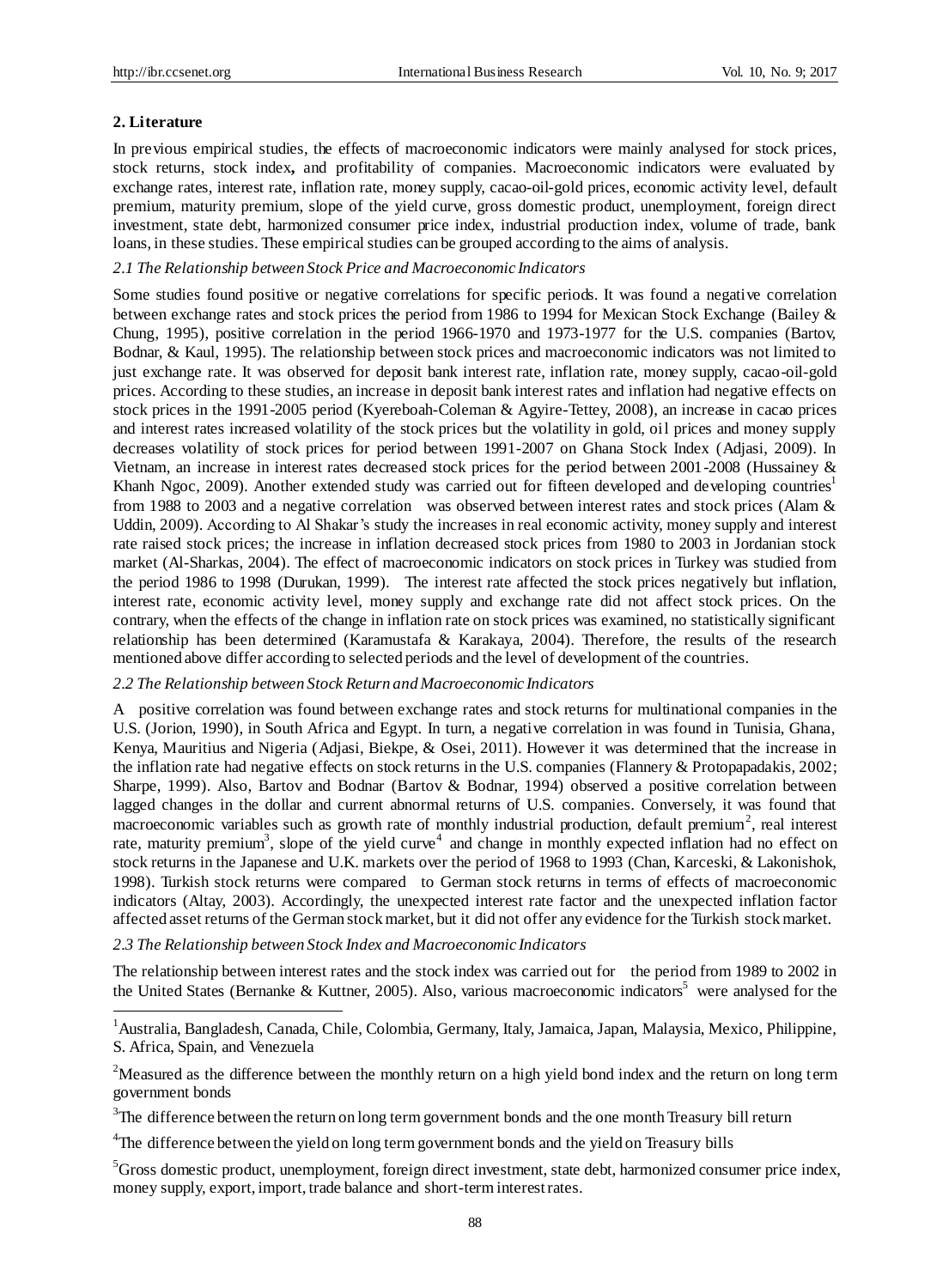period between 2000 and 2008 in Stock market index of Lithuania Latvia Estonia [\(Pilinkus, 2010\)](#page-7-6). Oskenbayev et. al. [\(Oskenbayev, Yilmaz, & Chagirov, 2011\)](#page-7-7) determined the short and long term relationship between the macroeconomic variables<sup>6</sup> and the Kazakhstan stock index for the period of 2001-2009. Similarly in another study, it was determined the short and long term effects of macroeconomic variables<sup>7</sup> on the stock index are in compliance with a theory on Sri Lanka Stock Exchange for the period 1985-2004 [\(Wickremasinghe, 2011\)](#page-7-8). There was a negative relationship between ISE-100 index and exchange rate, interest rate, oil price and industrial production index but a positive relationship between index and money supply and no relationship between the index and inflation rate and gold price for the period 2003-2010 [\(Buyuksalvarci, 2010\)](#page-6-10).

#### *2.4 The Relationship between Profitability and Macroeconomic Indicators*

The relation between exchange rate and profitability was determined for the years of 1970's [\(Dumas, 1978;](#page-6-11) [Shapiro, 1975\)](#page-7-9). Baum et al. described the components which affect the profitability as permanent and transitory components. They determined a negative correlation between permanent components and exchange rate; but a positive correlation. between the transitory component and exchange rate [\(Baum, Caglayan, & Barkoulas, 2001\)](#page-6-12). Furthermore, profitability of the banks, evaluated as return on average assets, was affected by macroeconomic conditions in the 15 EU countries<sup>8</sup> over the period 1995-2001 [\(Pasiouras & Kosmidou, 2007\)](#page-7-10). Changes of unexpected exchange rate affected the profitability of American multinational companies in the period 1988-1993 [\(Gao, 2000\)](#page-6-13). The permanent profitability was analysed by using 172 companies among 500 largest companies listed in Istanbul Chamber of Industry for the period 1985–1998 and it was found that the characteristics of the companies, rather than those of the industry, indicate the permanent profitability [\(Yurtoglu,](#page-7-11)  [2004\)](#page-7-11). Profitability of companies was very sensitive to Consumer Price Index and Producer Price Index in sectors of beverages and food in Borsa İstanbul from the period 1998–2007 [\(Aydeniz, 2009\)](#page-6-14). On the other hand, no significant relationship was found between macroeconomic variables (inflation and growth rates) and profitability of companies in the Tunisian banking industry for the 1980–2000 period [\(Naceur, 2003\)](#page-7-12).

Profitability was evaluated by using macroeconomic indicators that were mentioned in the studies above. In other studies, various other indicators were observed. Sector impacts, sector concentration, product differentiation and stage of life cycle [\(Caloghirou, Protogerou, Spanos, & Papagiannakis, 2004\)](#page-6-15); ownership structures, size, degrees of diversification and geographical location [\(Guerrini, Romano, & Campedelli, 2011\)](#page-7-13); country effects [\(Goldszmidt, Brito, & de Vasconcelos, 2011\)](#page-6-16); differences of government, trade policies, technology levels, internal competition and culture [\(Ketelhöhn & Quintanilla, 2012\)](#page-7-14); firm strategy and the industry structure [\(Karabag & Berggren, 2014\)](#page-7-15); market power and more efficient operation [\(Canarella, Miller, &](#page-6-17)  [Nourayi, 2013\)](#page-6-17); lagged profitability, growth, productivity, firm age and industry affiliation [\(Yazdanfar, 2013\)](#page-7-16) were used as indicators to explain the relationship with corporate profitability.

#### **3. Data**

1

Economic profitability, which is the rate of the net value added created by companies to their total assets and which is also known as asset productivity, was used to evaluate the profitability in this study. Profitability ratios of the 500 largest industrial organizations in Turkey, which represent the Turkish economy, have been used in the analysis. These industrial organizations are announced in annual reports by Istanbul Chamber of Industry. The 500 largest industrial enterprises are listed based on sales figures announced every year. The selection and ranking of the 500 largest industrial organizations are based on their annual sales as announced and published by the Istanbul Chamber of Commerce. They were classified according to the sectors in which they perform. While classifying the sectors, the United Nations International Standard Industrial Classification of All-Economic Activities―ISIC Rev. 2―[\("United Nations Statistics Division," 2015\)](#page-7-17) has been considered. Sectoral classification is demonstrated in Appendix 1. The sectoral profitability ratios were compiled from annual reports regularly announced to the public by Istanbul Chamber of Industry. Only the ratios of the period of 2002-2012 are solely in the analysis. As the encoding of the industry data for the period 2013–2014 changed according to the Statistical Classification of Economic Activities in the European Community―NACE Rev.2―[\(Eurostat, 2008\)](#page-6-18), the data for the above-mentioned period was excluded from the study.

<sup>&</sup>lt;sup>6</sup>Index of industrial production, inflation rate, exchange rate, long and short-term bank loans, oil price volatility and volume of trade.

<sup>&</sup>lt;sup>7</sup>The amount of Sri Lankan rupees per unit of USD, three-month fixed deposit rate, Colombo consumers' price index, US stock market index, narrow M1, and the GDP of Sri Lanka on a monthly basis.

<sup>&</sup>lt;sup>8</sup> Austria, Belgium, Denmark, Finland, France, Germany, Greece, Ireland, Italy, Luxembourg, The Netherlands, Portugal, Spain, Sweden, UK.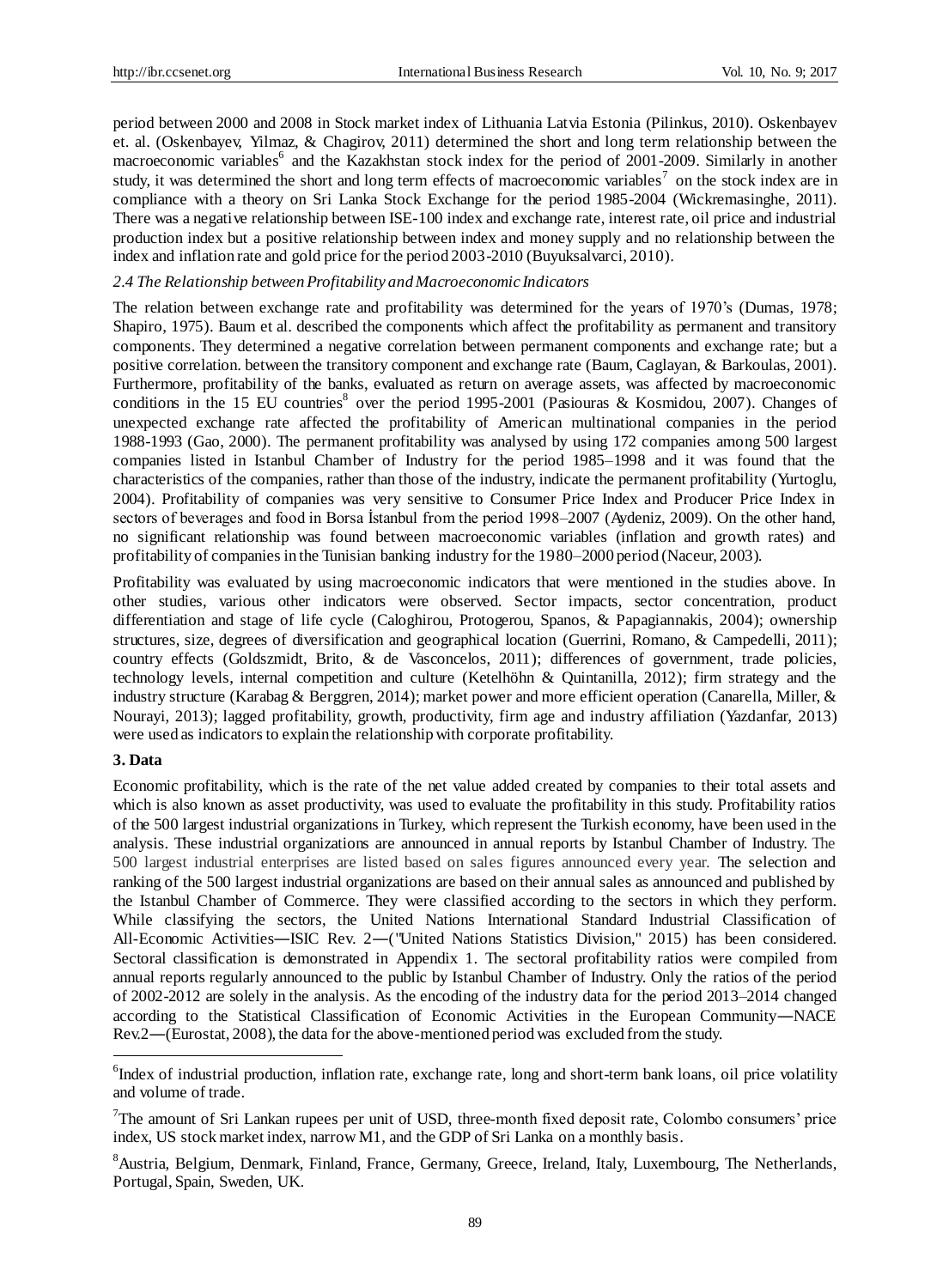To estimate the effects of macroeconomic indicators on profitability, exchange rate, interest rate, inflation, gross domestic product (GDP), the rate of short term foreign debts to central bank international reserves, the rate of domestic debt interest payments to the net new borrowing and, the rate of domestic debt interest payments to total income tax were used. The definitions of these macroeconomic indicators that affect the economic profitability are shown in Table 1.

Table 1. Macroeconomic Indicators in the Analysis

| <b>Independent Variables</b> |                                                                                                      | <b>Definition</b>                                                                                                                                                                             |  |  |
|------------------------------|------------------------------------------------------------------------------------------------------|-----------------------------------------------------------------------------------------------------------------------------------------------------------------------------------------------|--|--|
| EX                           | Exchange rate                                                                                        | In this study the exchange rate was based on the U.S. dollar as announced by<br>the Central Bank of Turkey at the end of the year.                                                            |  |  |
| <b>INT</b>                   | Interest rate                                                                                        | Annual interest rates, announced by the Central Bank of Turkey, are used in<br>the study.                                                                                                     |  |  |
| <b>INF</b>                   | Inflation rate                                                                                       | Domestic producer price index is used as the inflation rate.                                                                                                                                  |  |  |
| <b>GDP</b>                   | Gross Domestic Product                                                                               | Market value of goods and services produced by labor and property in Turkey.                                                                                                                  |  |  |
| FD.                          | short<br>Rate<br>of<br>term<br>foreign debts to central<br>international<br>bank<br>reserves $(\% )$ | Short term foreign debts / Central bank international reserves. An increase in<br>this rate indicates an increasing amount of debt for the economy. This may<br>result in a liquidity crisis. |  |  |
| NB                           | Rate of domestic debt<br>interest payments to the<br>net new borrowing                               | Domestic debt interest payments over the net new borrowing.<br>This rate shows how much of the borrowing amount is used for debt interest<br>payments.                                        |  |  |
| IT                           | Rate of domestic debt<br>interest<br>payments<br>to<br>total income tax                              | Domestic debt interest payments overotal income tax<br>This rate shows how much of the tax income is used for debt interest<br>payments.                                                      |  |  |

**4. Method and Hypotheses** 

The variables are formed based on repeated observations on the same cross section of the sectors for the period of 2002-2012. Panel data was used to estimate the effects of macroeconomic indicators that are dynamic in models containing lagged values of profitability. Known as an Arellano Bond generalized method of moments estimator, a non-linear instrumental variables estimator, it optimally exploits all the linear moment restrictions that follow from the assumption of no serial correlation in the errors, in an equation which contains individual effects, lagged dependent variables and no strictly exogenous variables *(Equation 1)* [\(Arellano &](#page-6-19)  [Bond, 1991\)](#page-6-19). Namely, GMM estimators that used all the available lags at each period as instruments for the equations in first differences were proposed by Holtz-Eakin, Newey and Rosen and, Arellano-Bond *(Equation 2)*  [\(Arellano, 2003\)](#page-6-20). Arellano and Bond proposed one-step and two-step estimators. In this study, we use the one-step GMM estimator. The main hypothesis and the regression model is shown below.

H<sub>1</sub>: Firm profitability is affected by macroeconomic indicators and lagged values of profitability. ( $\sigma \neq 0$ )

 $(B \neq 0)$ 

$$
Y_{it} = \sigma Y_{it-1} + \beta_1 X_{1it} + \beta_2 X_{2it} + \beta_3 X_{3it} + \beta_4 X_{4it} + \beta_5 X_{5it} + \beta_6 X_{6it} + \beta_7 X_{7it} + \alpha_i + u_{it}
$$
(1)

 $X_{1,2...7} = EX$ , INT, INF, GDP, STFD/CBIR, DDIP/TNNB, DDIP/TIT.

 $t= 1, 2, \ldots, 11$  and

 $i = 1, 2, \ldots, 8$ .

The first difference of this equation can be shown as follows:

$$
\Delta Y_{it} = Y_{it} - Y_{it-1} = \Delta \sigma Y_{it-1} + \Delta \beta_1 X_{1it} + \Delta \beta_2 X_{2it} + \Delta \beta_3 X_{3it} + \Delta \beta_4 X_{4it} + \Delta \beta_5 X_{5it} + \Delta \beta_6 X_{6it} + \Delta \beta_7 X_{7it} + \Delta u_{it}
$$
 (2)

Arellano Bond proposed a test for serial correlation in first differenced residuals. This test calculates the firstand second-order autocorrelation in the first-differenced errors. If the errors are serially independent, those in first-differences will exhibit first- but not second-order serial correlation [\(Arellano, 2003\)](#page-6-20). Because the first difference of independently and identically distributed idiosyncratic errors will be serially correlated, rejecting the null hypothesis of no serial correlation in the first-differenced errors at order one does not imply that the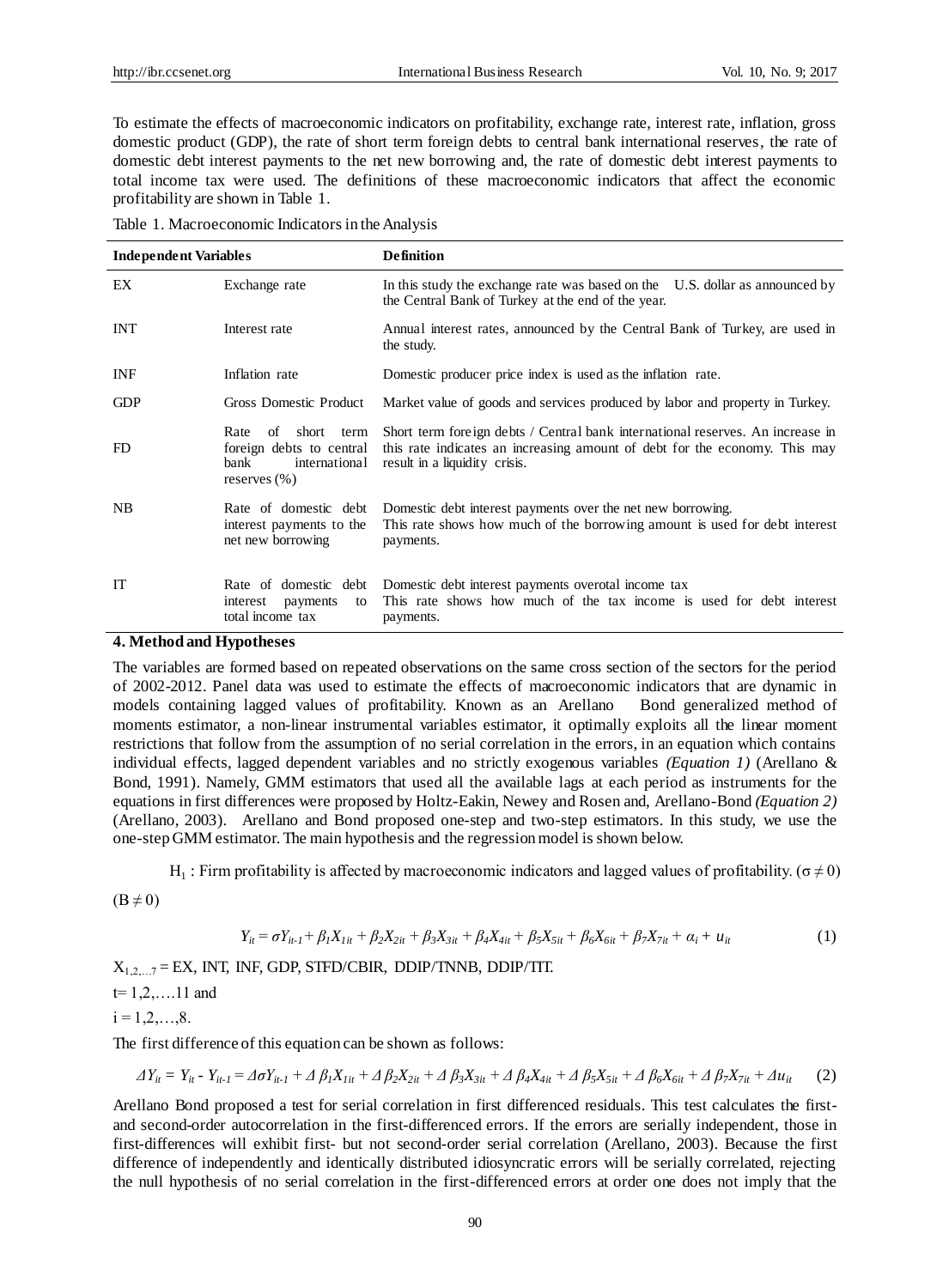model is misspecified. Rejecting the null hypothesis at higher orders implies that the moment conditions are not valid [\("Arellano-Bond Linear Dynamic Panel-Data Estimation," 2015\)](#page-6-21)

The test of the validity of instrumental variables is tested with the Sargan test of over-identifying restrictions. All variables other than the lagged dependent variables are assumed to be strictly exogenous, although none of the over-identifying restrictions that follow from this assumption are exploited [\(Arellano & Bond, 1991\)](#page-6-19).

#### **5. Empirical Findings**

The lagged dependent variable is statistically significant in explaining economic profitability and it has a positive sign as expected. Similarly, all independent variables are statistically significant for economic profitability. The rate of domestic debt interest payments to the net new borrowing, the rate of domestic debt interest payments to total income tax, GDP, inflation rate affect positively; the rate of short term foreign debts to central bank international reserves, exchange rate, interest rate affect negatively. Wald test was used to test overall significance of the statistical model. The model is statistically significant ( $p=0.0000<0.05$ ) (Table 2).

|                           | Coefficient         |                       | Z       | P > IzI |
|---------------------------|---------------------|-----------------------|---------|---------|
|                           |                     | <b>Standard Error</b> |         |         |
| Economic Profitability L1 | 0.308               | 0.109                 | 2.84    | 0.005   |
| EX                        | $-3.553$            | 0.754                 | $-4.71$ | 0.000   |
| <b>INT</b>                | $-0.513$            | 0.139                 | $-3.7$  | 0.000   |
| <b>INF</b>                | 0.222               | 0.093                 | 2.39    | 0.017   |
| <b>GDP</b>                | 0.316               | 0.113                 | 2.79    | 0.005   |
| FD.                       | $-0.106$            | 0.042                 | $-2.50$ | 0.012   |
| NB                        | 0.106               | 0.037                 | 2.83    | 0.005   |
| IT                        | 0.193               | 0.069                 | 2.79    | 0.005   |
| Wald-test                 | $\chi^2(8) = 41.48$ |                       |         |         |
|                           | $p$ -value = 0.0000 |                       |         |         |
| AR(1)                     | $z = -6.2659$       |                       |         |         |
|                           | $p$ -value = 0.0000 |                       |         |         |
| AR(2)                     | $z = 0.75455$       |                       |         |         |

Table 2. Arellano Bond GMM Estimation, Serial Correlation and Sargan Test Results

The first- and second-order autocorrelations are tested using Arellano Bond serial correlation test. So, as expected, the output (Table 2) presents strong evidence  $(p=0.0000<0.05)$  against the null hypothesis of zero autocorrelation in the first-differenced errors at order 1 (AR1). However, the output above presents no significant evidence (p=0.4505>0.05) of serial correlation in the first differenced errors at order 2 (AR2) [E[ $\Delta u_{it}\Delta u_{it-2}$ ]=0] as expected.

The validity of instrumental variables was tested with the Sargan test of over identifying restriction. The output presents evidence that the null hypothesis should not be rejected, therefore, over-identifying restrictions are valid as follows.

$$
\chi^2(44) = 49.22645 \; Prob > \chi^2 = 0.2719
$$

The number of instruments in the model  $(p) = 52$ 

The number of parameters  $(k) = 8$ 

#### **6. Conclusion**

Macroeconomic indicators which were defined as independent variables affect the profitability of the top 500 largest industrial organizations. The performance of these organizations plays a major role in the Turkish economy. The performance evaluated economic profitability that is the rate of the net value added created by firms to its total assets. It is also known as asset productivity. The sectoral profitability ratios were compiled from annual reports each year regularly declared to the public according to sectors for the period of 2002-2012.

Arellano Bond generalized method of moments estimator was used to estimate the effects of macroeconomic indicators that are dynamic in models containing lagged values of profitability. Macroeconomic indicators are exchange rate, interest rate, inflation rate, gross domestic product, the rate of short term foreign debts to Central Bank international reserves, the rate of domestic debt interest payments to the net new borrowing and, rate of domestic debt interest payments to total income tax in the analysis.

Lagged values of profitability, the rate of domestic debt interest payments to the net new borrowing, the rate of domestic debt interest payments to total income tax, GDP, inflation rate affect profitability positively; the rate of short term foreign debts to central bank international reserves, exchange rate, interest rate affect negatively.

The rate of short term foreign debts to central bank international reserves shows the share of the short term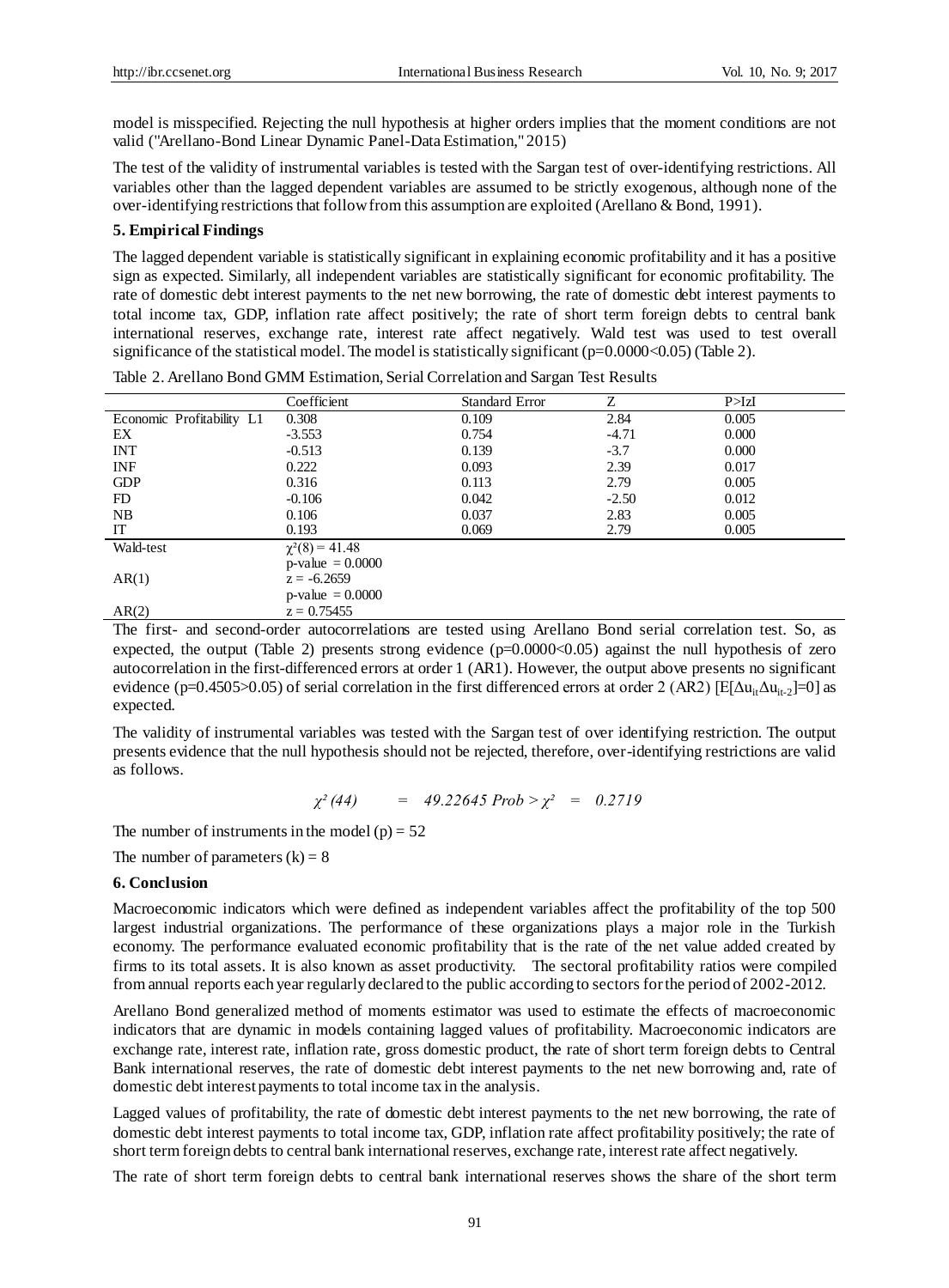foreign debt payments with respect to the reserves of the Central Bank. The increase in this rate can be interpreted as an increase in the debt of the economy and a liquidity problem. There is a negative relationship between this rate and profitability. The increase in this rate leads to the economic crisis of liquidity. While foreign debt payments are increasing, international reserves are expected to decline. By increasing the Central Bank International Reserves through the increase in foreign exchange inflows to the country (e.g. increase in exports and decrease in imports), this rate can be lowered. For this reason, it is expected that there is a negative relationship between profitability and this rate.

The rate of domestic debt interest payments to the net new borrowing shows how much of the borrowing amount is used for debt interest payments. The rate of domestic debt interest payments to the net new borrowing represents the share of the government's domestic debt payments in the new borrowing. The high rate indicates that the government hasn't paid its debts with the new debt. This low rate indicates that the debt is paid by borrowing new debt. The government borrows to invest in or to pay interest. In the study, there is a positive relationship between profitability and this rate. Because government uses tax revenues, other revenues or borrows to make domestic debt interest payments on Treasury bonds and bills. Accordingly, if tax revenues are increased instead of borrowing, this rate will increase. An increase in tax revenues can be related to profitability. Therefore, when the tax revenues increase, the government will charge more taxes to pay the domestic debt interest payments. So, tax incomes should be considered when assessing this rate.

The rate of domestic debt interest payments to total income tax shows how much of the tax income is used for debt interest payments. There is a positive relationship between this rate and profitability. If the government pays interest on domestic debt from collecting taxes and uses the savings rather than tax only in the payment, it can be said that there is a positive relationship between this rate and profitability.

It was stated that one of the main reasons for the positive relationship between the rate of domestic debt interest payments to the net new borrowing, the rate of domestic debt interest payments to total income tax, GDP, inflation rate, and profitability could be increase in tax revenues due to the increase in the profitability and used for domestic debt interest payments. The positive relationship between the rate of domestic debt interest payments to total income tax and profitability confirms this expression. The tax burden will increase as the incomes of the enterprises increase. In addition to real investment, businesses can invest in bonds and treasury bills. Therefore, there is a negative relationship between domestic debt interest payments and profitability due to the increase in tax revenues.

Gross domestic product is the currency value of goods and services produced in a country in a given period. Therefore, as the goods and services produced in the country increase, the profitability is expected to increase.

There is a negative relationship between the interest rate and the inflation rate. The increase in the general level of prices is inflation. Inflation occurs if the demand for goods and services produced in a country exceeds production. In addition, the increase in the payments made to the production factors and the payments made to the inputs used in the production are reflected in the prices, which causes the inflation. Therefore, it is expected that inflation will increase as the production amount will increase as the profitability of the enterprises increases. On the other hand, if interest rates increase, this investment will be directed and will have an effect on reducing inflation.

It is seen that the increase in the exchange rate will decrease the profitability because the enterprises using input from abroad will increase their costs. However, when the number of exporting enterprises increases, the cost increase for input will create a greater added value in the sale of goods, so this time will have a positive effect. Since the majority of manufacturing enterprises in Turkey use imported inputs, the increase in the exchange rate also reflects the costs in the short term. However, since sales prices can't be increased in the short term, this situation will result in a decrease in the profitability of the enterprises.

When all these variables are taken into consideration, there is an interaction between macroeconomic variables and the profitability of the enterprises. Moreover, this increase will affect macroeconomic variables positively as well as the correct orientation of the value added resulting from increased profitability of the enterprises.

#### **References**

- <span id="page-5-0"></span>Adjasi, C. K. (2009). Macroeconomic Uncertainty and Conditional Stock-Price Volatility in Frontier African markets: Evidence from Ghana. *The Journal of Risk Finance, 10*(4), 333-349. https://doi.org/10.1108/15265940910980641
- <span id="page-5-1"></span>Adjasi, C. K., Biekpe, N. B., & Osei, K. A. (2011). Stock Prices and Exchange Rate Dynamics in Selected African Countries: A Bivariate Analysis. *African Journal of Economic and Management Studies, 2*(2),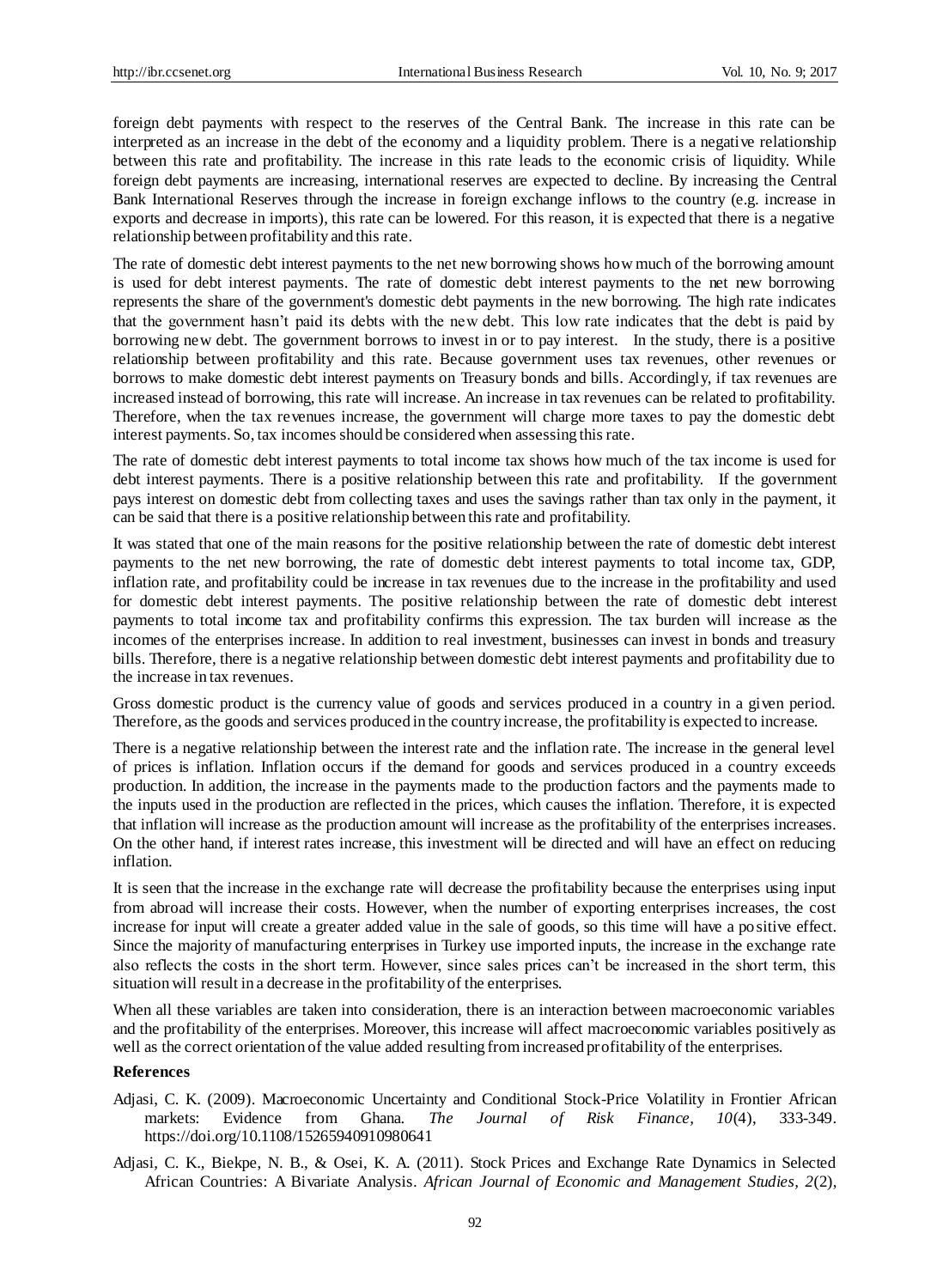143-164. https://doi.org/10.1108/20400701111165623

- <span id="page-6-3"></span>Al-Sharkas, A. (2004). The Dynamic Relationship between Macroeconomic Factors and the Jordanian Stock Market. *International Journal of Applied Econometrics and Quantitative Studies, 1*, 1.
- <span id="page-6-2"></span>Alam, M. M., & Uddin, M. G. S. (2009). Relationship between Interest Rate and Stock Price: Empirical Evidence from Developed and Developing Countries. *International journal of business and management, 4*(3), 43. https://doi.org/10.5539/ijbm.v4n3p43
- <span id="page-6-8"></span>Altay, E. (2003). *The Effect of Macroeconomic Factors on Asset Returns: A Comparative Analysis of the German and the Turkish Stock Markets in an APT Framework*: Univ., Wirtschaftswiss. Fak.
- <span id="page-6-21"></span>Arellano-Bond Linear Dynamic Panel-Data Estimation. (2015). from <http://www.stata.com/manuals13/xtxtabond.pdf>accessed on 06.11.2015
- <span id="page-6-20"></span>Arellano, M. (2003). *Panel Data Econometrics*: OUP Catalogue.
- <span id="page-6-19"></span>Arellano, M., & Bond, S. (1991). Some Tests of Specification for Panel Data: Monte Carlo Evidence and an Application to Employment Equations. *The review of economic studies, 58*(2), 277-297. https://doi.org/10.2307/2297968
- <span id="page-6-14"></span>Aydeniz, E. (2009). Makroekonomik Göstergelerin Firmaların Finansal Performans Ölçütleri Üzerindeki Etkisinin Ölçülmesine Yönelik Bir Araştırma: IMKB'ye Kote Gıda ve İçecek İşletmeleri Üzerine bir Uygulama. *Marmara Üniversitesi İİBF Dergisi, 27*.
- <span id="page-6-0"></span>Bailey, W., & Chung, Y. P. (1995). Exchange Mate Fluctuations, Political Risk, and Stock Returns: Some Evidence from an Emerging Earket. *Journal of Financial and Quantitative Analysis, 30*(04), 541-561. https://doi.org/10.2307/2331276
- <span id="page-6-6"></span>Bartov, E., & Bodnar, G. M. (1994). Firm Valuation, Earnings Expectations, and the Exchange-Rate Exposure Effect. *Journal of finance*, 1755-1785. https://doi.org/10.1111/j.1540-6261.1994.tb04780.x
- <span id="page-6-1"></span>Bartov, E., Bodnar, G. M., & Kaul, A. (1995). Exchange Rate Variability and the Riskiness of US Multinational Firms: Evidence from the Breakdown of the Bretton Woods System. *NBER Working Paper*(w5323).
- <span id="page-6-12"></span>Baum, C. F., Caglayan, M., & Barkoulas, J. T. (2001). Exchange Rate Uncertainty and Firm Profitability. *Journal of Macroeconomics, 23*(4), 565-576. https://doi.org/10.1016/S0164-0704(01)00178-1
- <span id="page-6-9"></span>Bernanke, B. S., & Kuttner, K. N. (2005). What Explains the Stock Market's Reaction to Federal Reserve Policy? *The Journal of Finance, 60*(3), 1221-1257. https://doi.org/10.1111/j.1540-6261.2005.00760.x
- <span id="page-6-10"></span>Buyuksalvarci, A. (2010). The Effects of Macroeconomics Variables on Stock Returns: Evidence from Turkey. *European Journal of Social Sciences, 14*(3), 404-416.
- <span id="page-6-15"></span>Caloghirou, Y., Protogerou, A., Spanos, Y., & Papagiannakis, L. (2004). Industry-Versus Firm-Specific Effects on Performance:: Contrasting SMEs and Large-Sized Firms. *European Management Journal, 22*(2), 231-243. https://doi.org/10.1016/j.emj.2004.01.017
- <span id="page-6-17"></span>Canarella, G., Miller, S. M., & Nourayi, M. M. (2013). Firm Profitability: Mean-Reverting or Random-Walk Behavior? *Journal of Economics and Business, 66*, 76-97. https://doi.org/10.1016/j.jeconbus.2012.11.002
- <span id="page-6-7"></span>Chan, L. K., Karceski, J., & Lakonishok, J. (1998). The Risk and Return from Factors. *Journal of Financial and Quantitative Analysis, 33*(02), 159-188. https://doi.org/10.2307/2331306
- <span id="page-6-11"></span>Dumas, B. (1978). The Theory of the Trading Firm Revisited. *The Journal of Finance, 33*(3), 1019-1030. https://doi.org/10.1111/j.1540-6261.1978.tb02041.x
- <span id="page-6-4"></span>Durukan, M. B. (1999). İstanbul Menkul Kıymetler Borsası'nda Makroekonomik Değişkenlerin Hisse Senedi Fiyatlarına Etkisi. *İMKB Dergisi, 3*(11), 19-47.
- <span id="page-6-18"></span>Eurostat, N. (2008). Rev. 2–Statistical Classification of Economic Activities in the European Community. *Office for Official Publications of the European Communities, Luxemburg*.
- <span id="page-6-5"></span>Flannery, M. J., & Protopapadakis, A. A. (2002). Macroeconomic Factors do Influence Aggregate Stock Returns. *Review of Financial Studies, 15*(3), 751-782. https://doi.org/10.1093/rfs/15.3.751
- <span id="page-6-13"></span>Gao, T. (2000). Exchange Rate Movements and the Profitability of US Multinationals. *Journal of International Money and Finance, 19*(1), 117-134. https://doi.org/10.1016/S0261-5606(99)00038-8
- <span id="page-6-16"></span>Goldszmidt, R. G. B., Brito, L. A. L., & de Vasconcelos, F. C. (2011). Country Effect on Firm Performance: A Multilevel Approach. *Journal of Business Research, 64*(3), 273-279.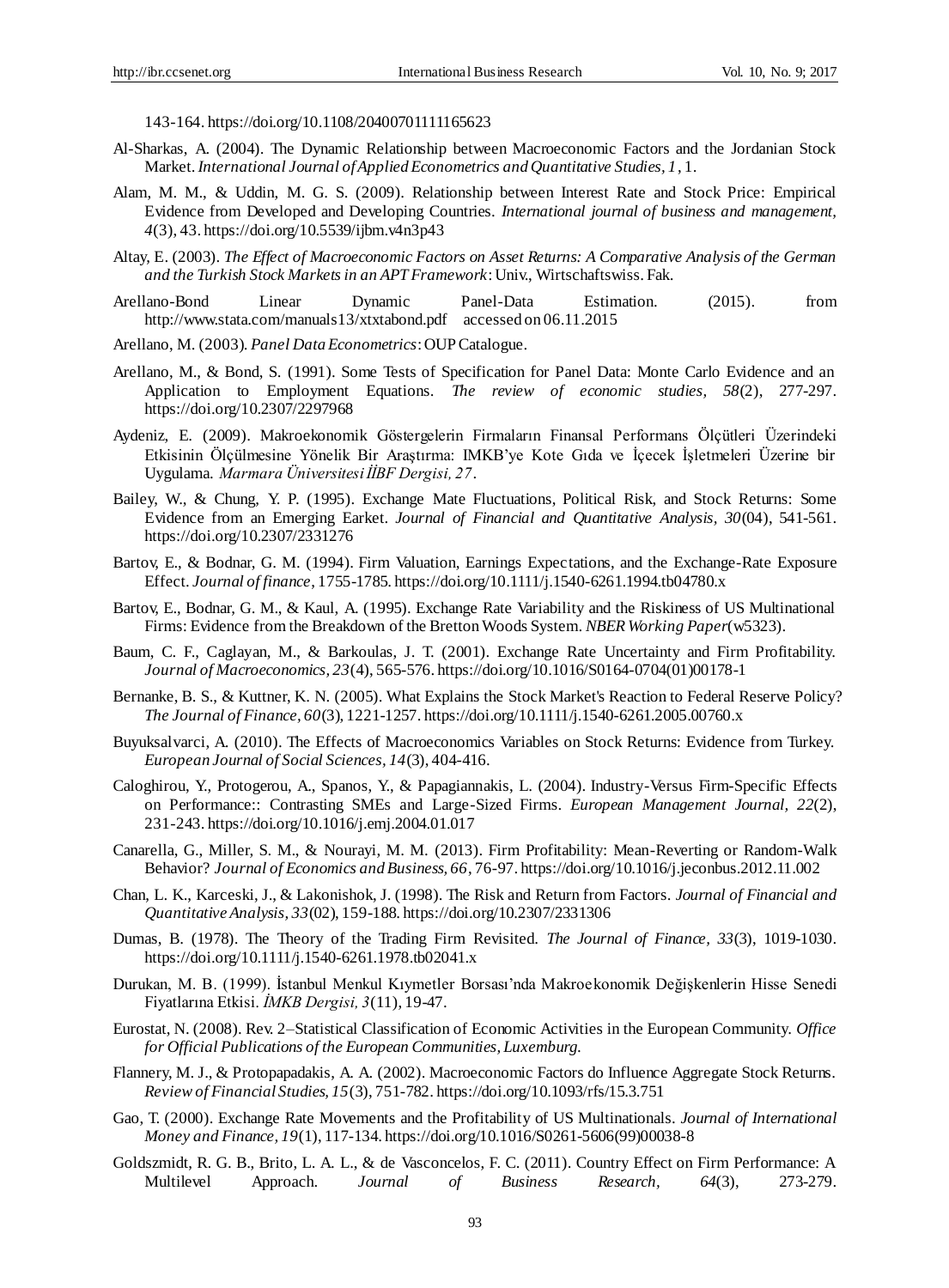https://doi.org/10.1016/j.jbusres.2009.11.012

- <span id="page-7-13"></span>Guerrini, A., Romano, G., & Campedelli, B. (2011). Factors Affecting the Performance of Water Utility Companies. *International Journal of Public Sector Management, 24*(6), 543-566. https://doi.org/10.1108/09513551111163657
- <span id="page-7-2"></span>Hussainey, K., & Khanh Ngoc, L. (2009). The Impact of Macroeconomic Indicators on Vietnamese Stock Prices. *The Journal of Risk Finance, 10*(4), 321-332. https://doi.org/10.1108/15265940910980632
- <span id="page-7-4"></span>Jorion, P. (1990). The Exchange-Rate Exposure of US Multinationals. *Journal of business*, 331-345. https://doi.org/10.1086/296510
- <span id="page-7-15"></span>Karabag, S. F., & Berggren, C. (2014). Antecedents of Firm Performance in Emerging Economies: Business Groups, Strategy, Industry Structure, and State Support. *Journal of Business Research, 67*(10), 2212-2223. https://doi.org/10.1016/j.jbusres.2014.01.004
- <span id="page-7-3"></span>Karamustafa, O., & Karakaya, A. (2004). Enflasyonun Borsa Performansı Üzerindeki Etkisi. *Kocaeli Üniversitesi Sosyal Bilimler Enstitüsü Dergisi, 7*(1), 23-35.
- <span id="page-7-14"></span>Ketelhöhn, N. W., & Quintanilla, C. (2012). Country Effects on Profitability: A Multilevel Approach Using a Sample of Central American Firms. *Journal of Business Research, 65*(12), 1767-1772. https://doi.org/10.1016/j.jbusres.2011.10.036
- <span id="page-7-1"></span>Kyereboah-Coleman, A., & Agyire-Tettey, K. F. (2008). Impact of PMacroeconomic Indicators on Stock Market performance: The case of the Ghana Stock Exchange. *The Journal of Risk Finance, 9*(4), 365-378. https://doi.org/10.1108/15265940810895025
- <span id="page-7-12"></span>Naceur, S. B. (2003). The Determinants of the Tunisian Banking Industry Profitability: Panel Evidence. *Universite Libre de Tunis working papers*.
- <span id="page-7-7"></span>Oskenbayev, Y., Yilmaz, M., & Chagirov, D. (2011). The Impact of Macroeconomic Indicators on Stock Exchange Performance in Kazakhstan. *African Journal of Business Management, 5*(7), 2985-2991.
- <span id="page-7-10"></span>Pasiouras, F., & Kosmidou, K. (2007). Factors Influencing the Profitability of Domestic and Foreign Commercial Banks in the European Union. *Research in International Business and Finance, 21*(2), 222-237. https://doi.org/10.1016/j.ribaf.2006.03.007
- <span id="page-7-6"></span>Pilinkus, D. (2010). Macroeconomic Indicators and Their Impact on Stock Market Performance in the Short and Long Run: The Case of the Baltic States. *Technological and Economic Development of Economy*(2), 291-304. https://doi.org/10.3846/tede.2010.19
- <span id="page-7-9"></span>Shapiro, A. C. (1975). Exchange Rate Changes, Inflation, and the Value of the Multinational Corporation. *The Journal of Finance, 30*(2), 485-502. https://doi.org/10.1111/j.1540-6261.1975.tb01824.x
- <span id="page-7-5"></span>Sharpe, S. A. (1999). Stock Prices, Expected Returns, and Inflation. *FEDS Working Paper*(99-2). https://doi.org/10.2139/ssrn.155071
- <span id="page-7-0"></span>*The Top 500 Largest Industrial Organizations of Turkey 2014*. (2015). Istanbul Chamber of Industry.
- <span id="page-7-17"></span>United Nations Statistics Division. (2015). from https://unstats.un.org/unsd/cr/registry/regcst.asp?Cl=8 accessed on 10/12/2015
- <span id="page-7-8"></span>Wickremasinghe, G. (2011). The Sri Lankan Stock Market and the Macroeconomy: An Empirical Investigation. *Studies in Economics and Finance, 28*(3), 179-195. https://doi.org/10.1108/10867371111141954
- <span id="page-7-16"></span>Yazdanfar, D. (2013). Profitability Determinants Among Micro Firms: Evidence from Swedish Data. *International Journal of Managerial Finance, 9*(2), 151-160. https://doi.org/10.1108/17439131311307565
- <span id="page-7-11"></span>Yurtoglu, B. B. (2004). Persistence of Firm-Level Profitability in Turkey. *Applied Economics, 36*(6), 615-625. https://doi.org/10.1080/0003684042000217652